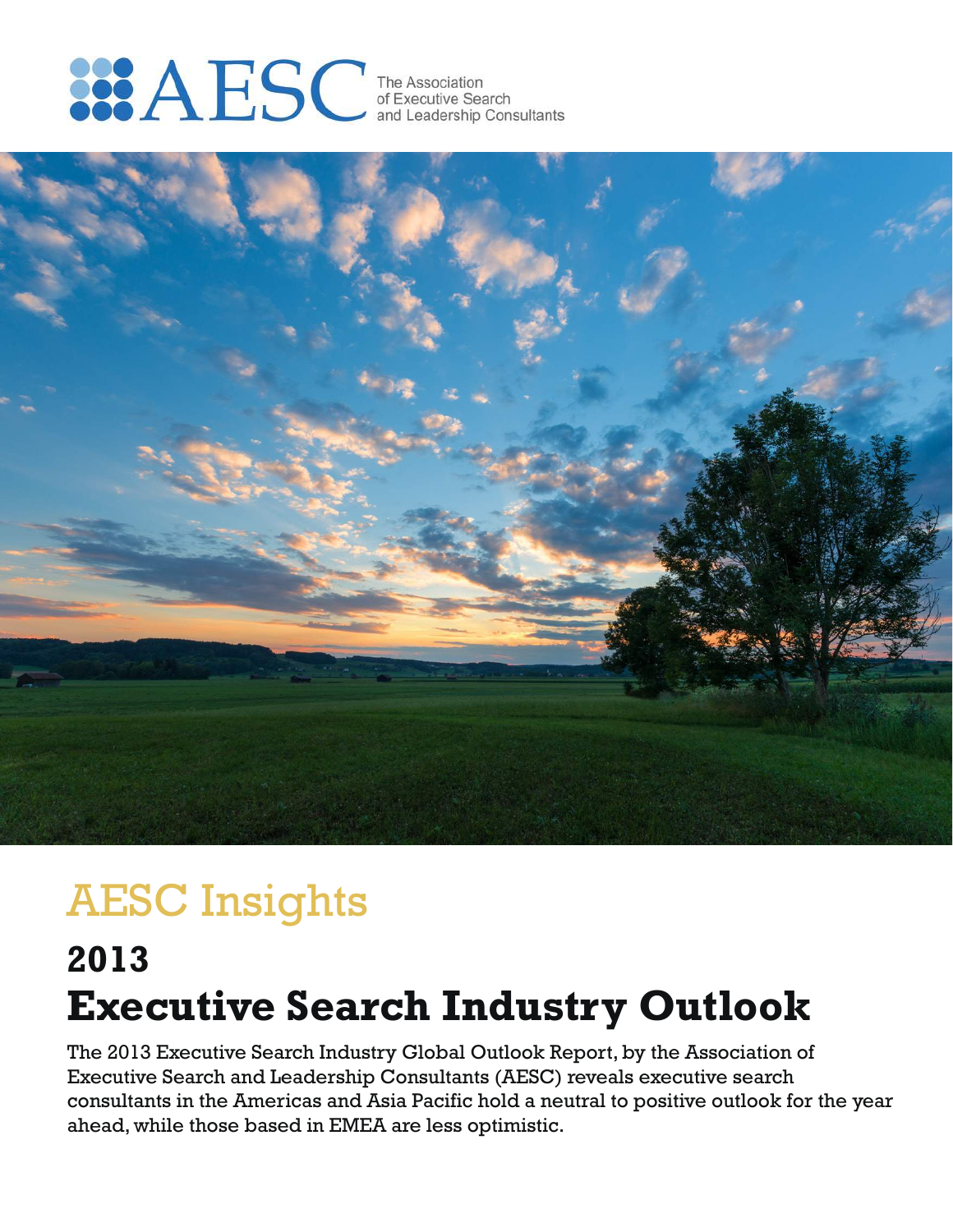## AESC Association of Executive Search Consultants

The Global Association for Retained Executive Search and Leadership Consulting Firms

## 2013 AESC Member Outlook Report

The 2013 Association of Executive Search Consultants (AESC) Member Outlook Survey of December 2012 totaled 186 responses from AESC executive search consultants worldwide, including 46% from EMEA, 33% from the Americas and 14% from Asia Pacific.

#### **2013 Executive Search Outlook Becoming Brighter in the Americas and Asia Pacific Although Europe Still Moribund**

*Executive search consultants in the Americas and Asia Pacific hold a neutral to positive outlook for the year ahead, while those based in EMEA are less optimistic.*

**Search Industry Outlook** - The 2013 Executive Search Industry Global Outlook Report, by the Association of Executive Search Consultants (AESC), shows that half of global executive search consultants hold a neutral outlook for the executive search business in 2013 - an ongoing trend since the end of 2011. The remaining 29% of search consultants feel optimistic, sharing a positive outlook, while the minority (22%), harbor a negative view for 2013. The regional breakdown of the findings highlight an alternative picture for EMEA, which includes a greater number of consultants (31%) holding a negative outlook for 2013 and only 17% feeling positive about the industry in 2013. Comparatively, consultants based in the Americas and in Asia Pacific expect a stronger search industry in 2013, with a 38% positive outlook in the Americas and a 32% positive outlook in Asia Pacific.

AESC President, Peter Felix, commented: "Our 2013 outlook report is understandably reflective of the general economic and political conditions prevailing in different parts of the globe. In the United States, the largest market for executive search in the world, in spite of the political uncertainty of the past few months there is no doubt that the economy is on the mend and that organizations are again recognizing the crucial need of finding top talent in a market where there is still a talent shortage. There are indications that markets such as India and China will be recovering during 2013, although the picture throughout the emerging markets is not consistent. Brazil, for example, continues to indicate sluggish growth. Europe offers the most cause for concern with the previously strong German market slowing down and the Latin countries - France, Italy and Spain - continuing to suffer from the Euro zone crisis and the pessimism which it has generated. The UK, the second largest market for executive search worldwide, continues to hold its own but there are few indications of optimism or growth. All in all, the 2013 outlook for the worldwide executive search profession is very mixed. However, with overall revenues continuing at levels not far from their peak in 2008, the industry has reason to be optimistic for the longer term moving into 2014 and beyond."

**Senior Executive Talent Shortage** - The senior executive talent shortage continues, predicted by search firms to be the most visible this year in China, Brazil and Africa. Respondents voted that the best and brightest talent is most needed within the Engineering, General Management and Board of Director functions in 2013. The Energy/Natural Resources sector is expected to see the most growth in the year ahead, followed by Healthcare/Life Sciences. Half of executive search firms polled plan to hire more consultants this year, and around 30% plan to hire more research staff.

Peter Felix added: "Ironically, in spite of some feelings of pessimism for the global search industry as a whole, many executive search firms present a much more positive outlook for their own search practices during 2013, planning to recruit additional consultants and researchers in order to satisfactorily service those sectors where demand continues to be robust. Despite a lackluster outlook for the global industry, individual search practices can remain strong as firms tap into new market opportunities, replacing once-vigorous sectors such as financial services that have been badly hit in recent years."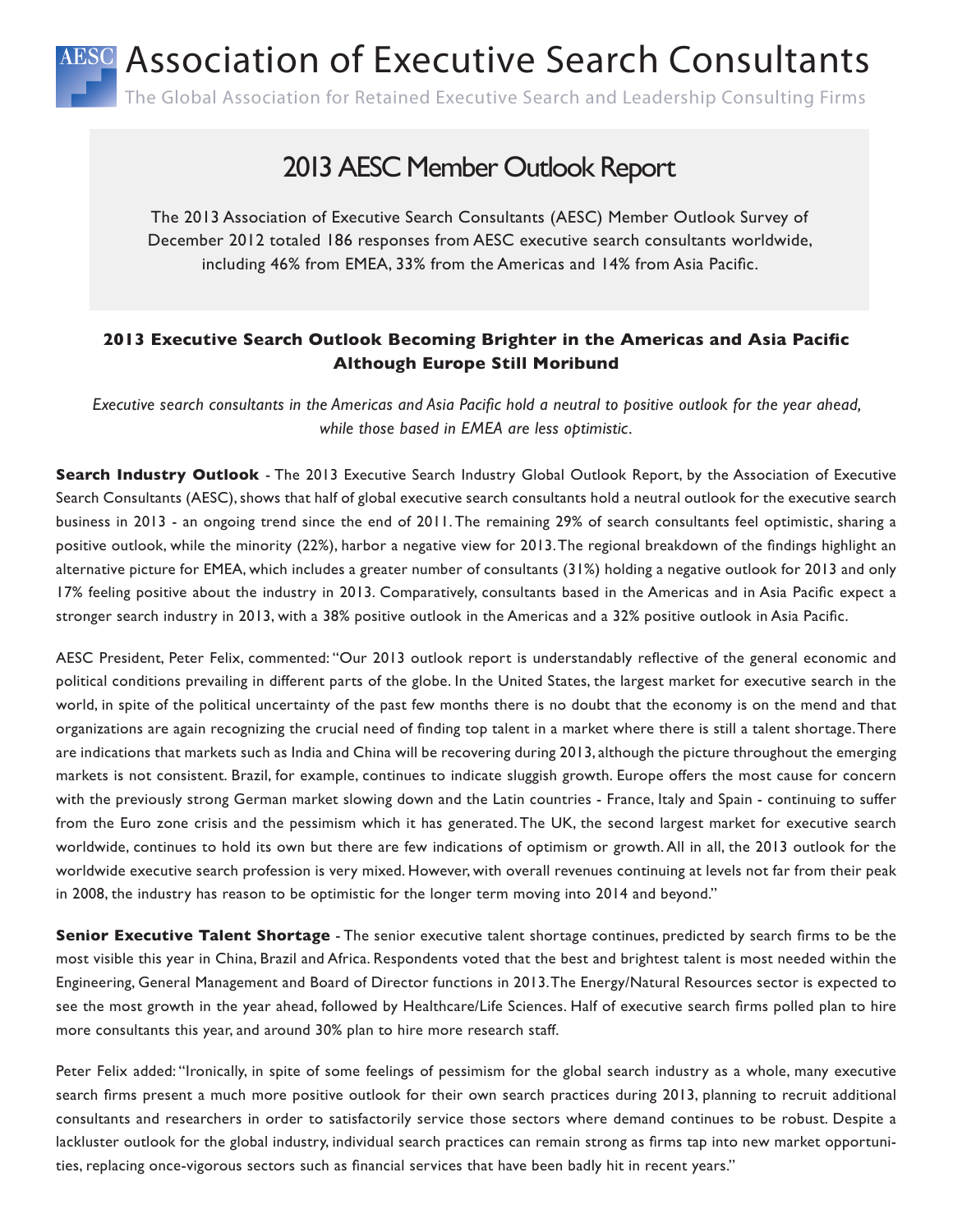#### **Executive Search Industry Outlook** <sup>2</sup>

*Global*: 49% of executive search consultants surveyed hold a neutral industry outlook for the executive search business in 2013. The remaining 29% are positive and 22% negative in their industry outlook for the year ahead. ~ *Pictured below ~*

R*egional variance:*

*Americas*: Neutral 47%, Positive 38%, Negative 15%. *EMEA*: Neutral 52%, Positive 17%, Negative 31%. *Asia Pacific:* Neutral 48%, Positive 32%, Negative 20%.



*Executive search industry outlook for year ahead (or 6 months ahead at mid-year point)*

*Global*: Energy/Natural Resources, Healthcare/Life Sciences and Manufacturing are expected to see the most growth in 2013. *~ Pictured below ~*

*Regional variance:*

*Americas*: Energy/Natural Resources 56%, Healthcare/Life Sciences 41%, Private Equity / Venture Capital 28%.

*EMEA*: Energy/Natural Resources 51%, Healthcare/Life Sciences 37%, Manufacturing 30%.

**Sectors Expected to see the Most Growth in 2013**

*Asia Pacific*: Healthcare/Life Sciences 76%, Manufacturing 33%, Energy/Natural Resources & Not for Profit/Public Sector/Education 29%.



*\* Respondents asked to select top three choices. Percent values represent the number of respondents choosing each sector.*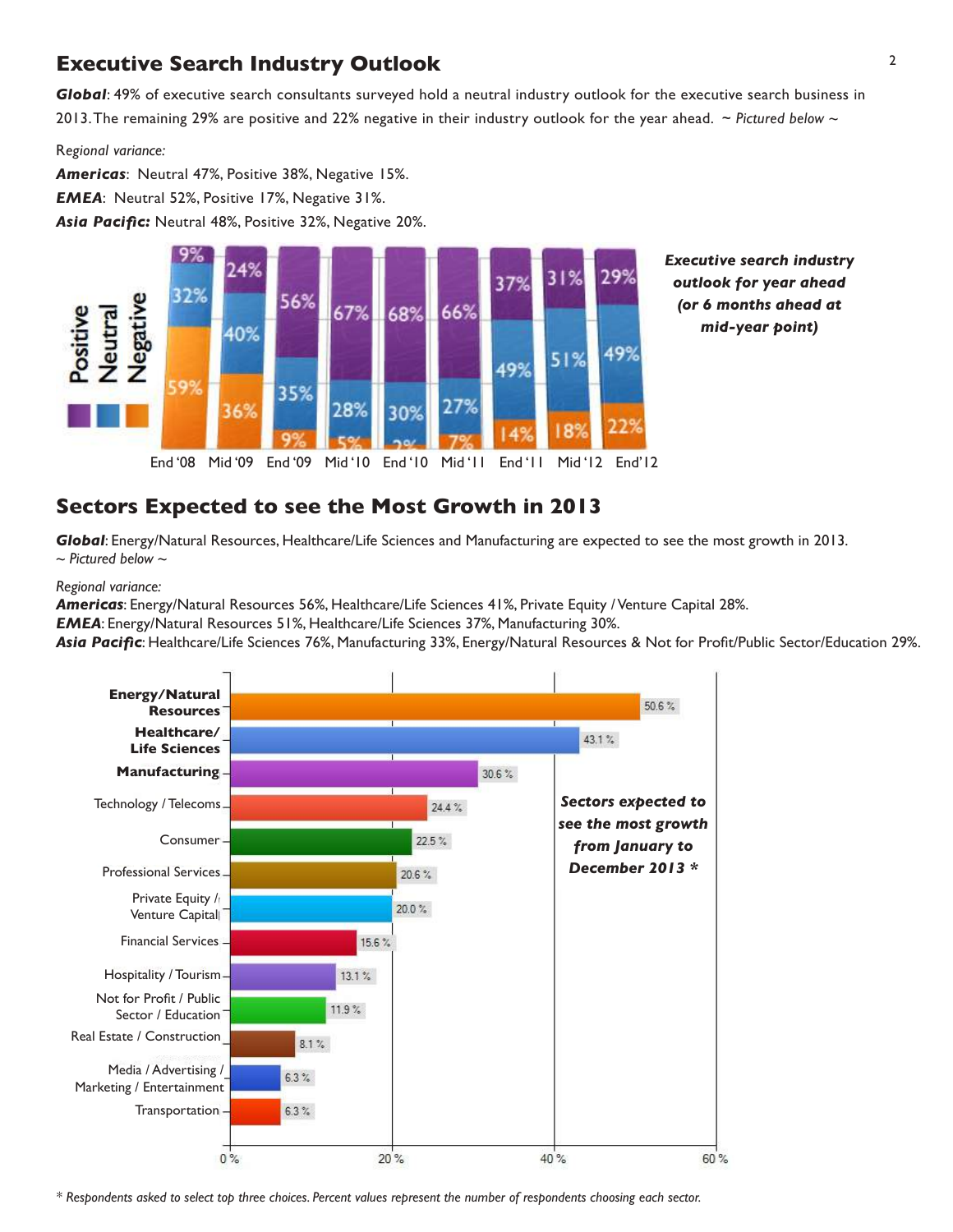#### **Current Sector Strength**

*Global:* Healthcare/Life Sciences (42%), Energy/Natural Resources (36%), Manufacturing (33%), and then Professional Services (31%) held the greatest worldwide sector strength in December 2012, with the highest strong and very strong ratings. ~ Pictured below ~

*Regional variance, with the highest strong and very strong ratings:*

*Americas*: Healthcare/Life Sciences 55%, Energy/Natural Resources 53%, Professional Services 46%, Technology/Telecoms 38%. *EMEA*: Healthcare/Life Sciences 36%, Manufacturing 31%, Energy/Natural Resources 28%, Professional Services 27%. *Asia Pacific*: Healthcare/Life Sciences 43%, Real Estate/Construction 35%, Transportation 32%, Hospitality/Tourism 31%.



#### *Sector strength at December 2012*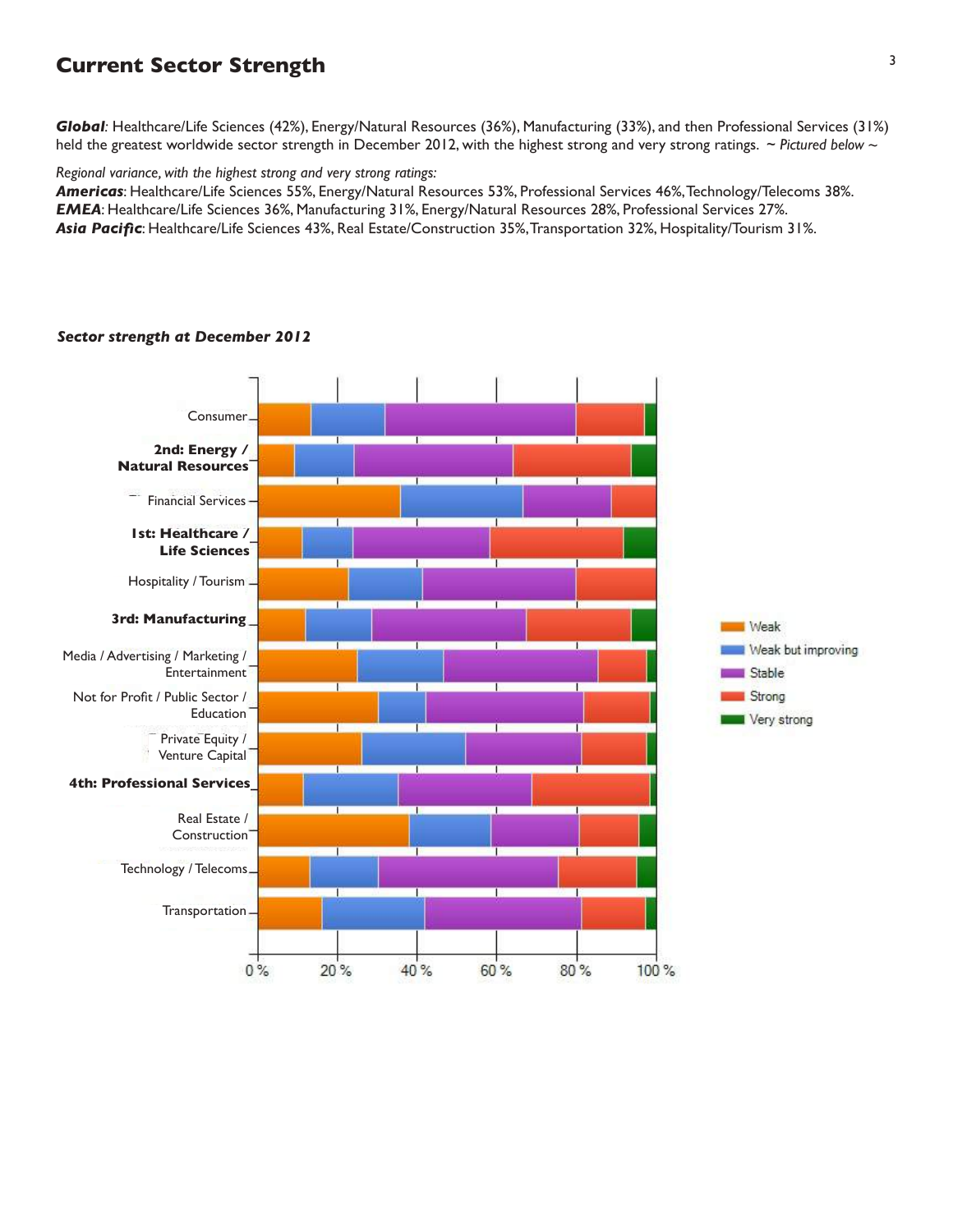#### **Search Industry Revenue Projections** <sup>4</sup>

*Global:* 44% of executive search consultants surveyed expect their revenues to increase in 2013 as compared to 2012. 41% predict that their revenues will stay the same, while 15% expect revenues to decrease from January to December 2013. *~ Pictured below ~*

#### *Regional variance:*

*Americas*: Stay the same 34%, Increase 52%, Decrease 14%. *EMEA*: Stay the same 46%, Increase 38%, Decrease 16%. *Asia Pacific*: Stay the same 43%, Increase 43%, Decrease 14%.

*Predicted change to annual revenues for year ahead (or 6 months ahead at mid-year point)*



#### **Anticipated Increase in Search Industry Revenues**

*Global:* Of the 44% predicting an increase in their January to December 2013 revenues (above), 46% of these respondents expect to see a rise of +10-19%, followed by 27% expecting a +1-9% rise. *~ Pictured below ~*

*Regional variance:*

*Americas*: +10-19% increase expected by 43%, +1-9% increase expected by 27%. *EMEA*: +10-19% increase expected by 48%, +1-9% increase expected by 28%. *Asia Pacific*: +10-19% increase expected by 56%, +1-9% increase expected by 22%.

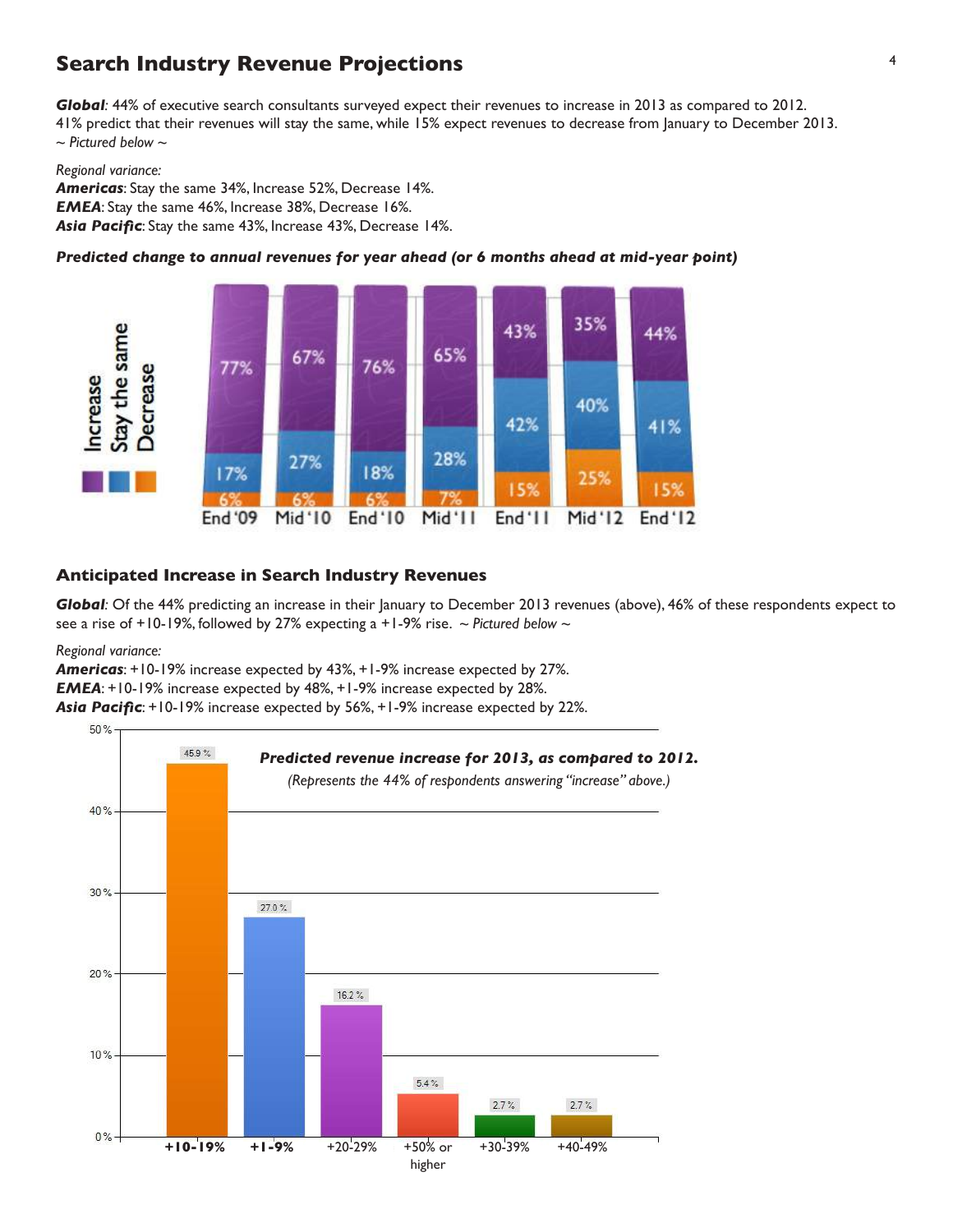#### **Search Industry Fee Projections for 2013** <sup>5</sup>

*Global:* 67% of executive search consultants surveyed expect their fee per assignment to stay the same in 2013 as compared to 2012, while 21% expect it to decrease and 12% expect it to rise. *~ Pictured below ~*

#### *Regional variance:*

*Americas*: Stay the same 69%, Decrease 17%, Increase 14%. *EMEA*: Stay the same 70%, Decrease 24%, Increase 6%. *Asia Pacific:* Stay the same 62%, Decrease 24%, Increase 14%.



#### **Search Industry Hiring Plans for 2013**

*Global:* Half of the executive search consultants surveyed plan to hire more consultants in 2013 while 32% expect to keep the same number of consultants. In the hiring of new researchers, 29% plan to hire more researchers while 27% will retain the same number. *~ Pictured below ~*

#### *Regional variance:*

*Americas*: Hire more consultants 55%, Hire more researchers 31%, Same no. of consultants 22%, Same no. of researchers 19%. *EMEA*: Hire more consultants 45%, Same no. of consultants 41%, Same no. of researchers 34%, Hire more researchers 25%. *Asia Pacific*: Hire more consultants 48%, Hire more researchers 38%, Same no. of consultants 24%, Same no. of researchers 24%.

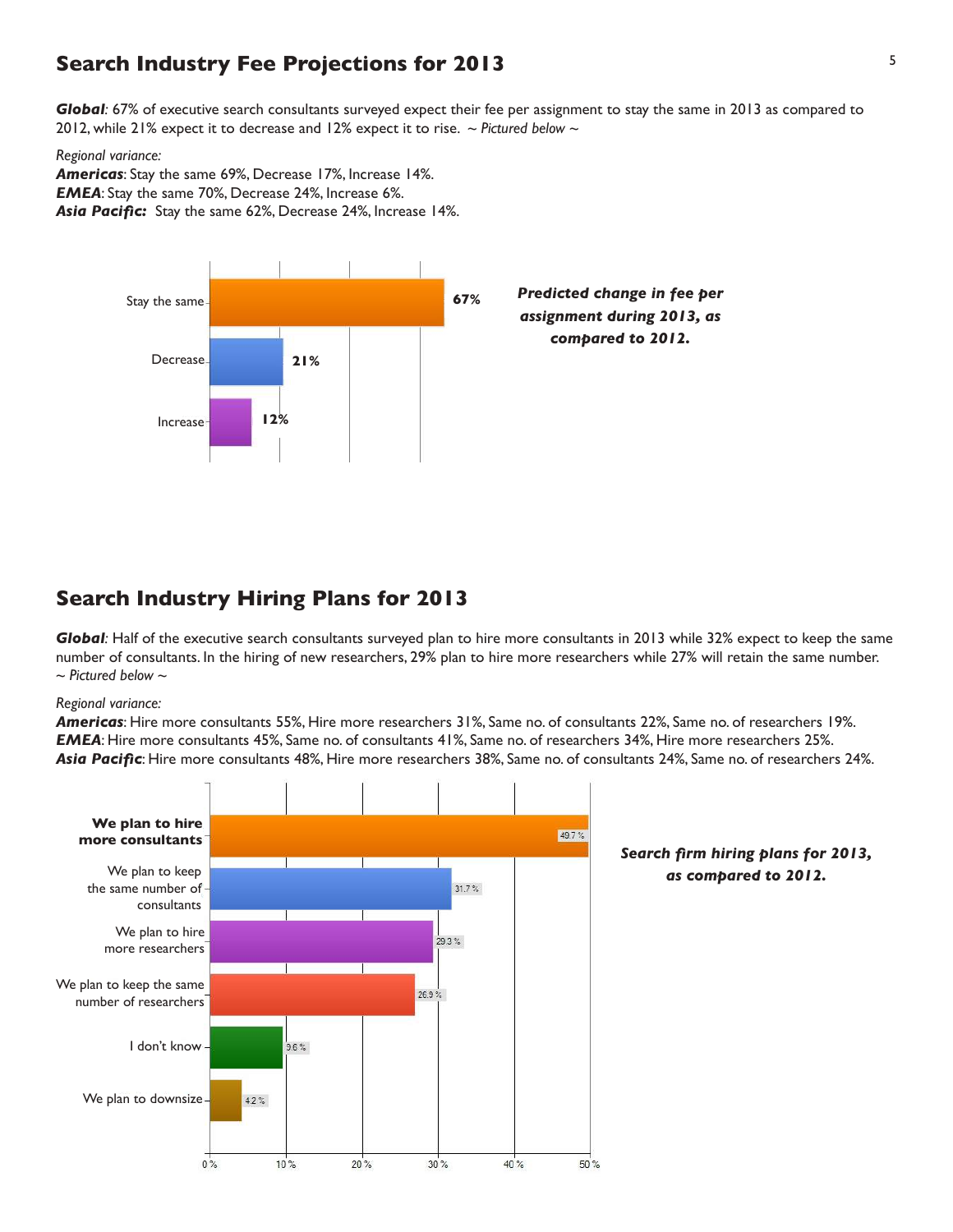### <sup>6</sup> **Executive Talent Shortage in 2013**

#### **Markets**

*Global:* In line with mid-2012 predictions, executive search consultants expect China, Brazil and Africa to see the greatest shortage of executive talent in 2013. *~ Pictured below ~*

*Regional variance: Americas:* Brazil 50%, China 36%, Latin America 32%. *EMEA*: China 48%, Africa 41%, Latin America 37%. *Asia Pacific*: China 76%, Southeast Asia 62%, India 48%.



#### **Functions**

*Global:* The Engineering function is expected to see the greatest shortage of talent worldwide in 2013, followed by General Management/CEO/COO and then Board of Directors. *~ Pictured below ~*

*Regional variance: Americas*: Engineering 42%, General Management/CEO/COO 40%, Finance and Accounting/CFO 25%. *EMEA*: Engineering 36%, Business Development 36%, Board of Directors 34%.

*Asia Pacific*: General Management/CEO/COO 55%, Engineering 50%, Board of Directors 50%.



*Functions expected to see the greatest shortage of talent in 2013 \**

*\* Respondents asked to select top three choices*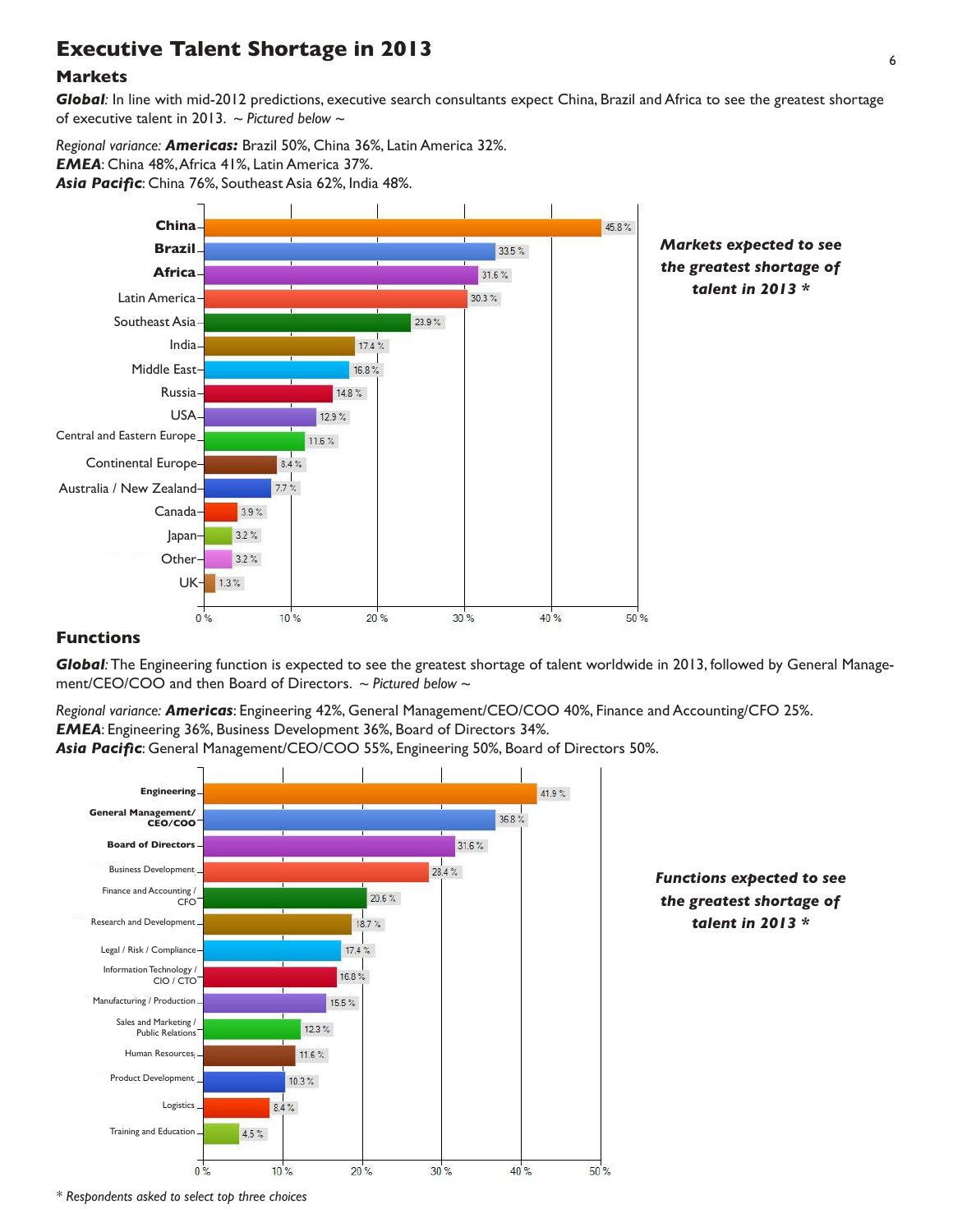#### **Senior Executive Mobility in 2013**

#### **Willingness to make a career change**

*Global*: 40% of executive search consultants surveyed believe that candidates will only consider a career change if there is exceptional financial and employment security offered at the new position. *~ Pictured below ~*



#### *Predicted willingness of candidates to make career moves in year ahead (or 6 months ahead at mid-year point)*

#### **Motivation for career change**

*Global:* 75% of respondents expect that a "better role and increased responsibility" will most entice senior executive career change in 2013, followed by "increased total compensation" and then a "change to a more stable industry".  $\sim$  Pictured below  $\sim$ 

*Regional variance:*

*Americas*: Increased total compensation 79%, Better role/increased responsibility 75%, Better work environment 45%. *EMEA*: Better role/increased responsibility 71%, Change to a more stable industry 57%, Increased total compensation 49%. *Asia Pacific*: Better role/increased responsibility 86%, Change to a more stable industry 62%, Increased total compensation 57%.

#### *Benefits to most entice senior executive mobility in 2013 \**



*\* Respondents asked to select top three choices*